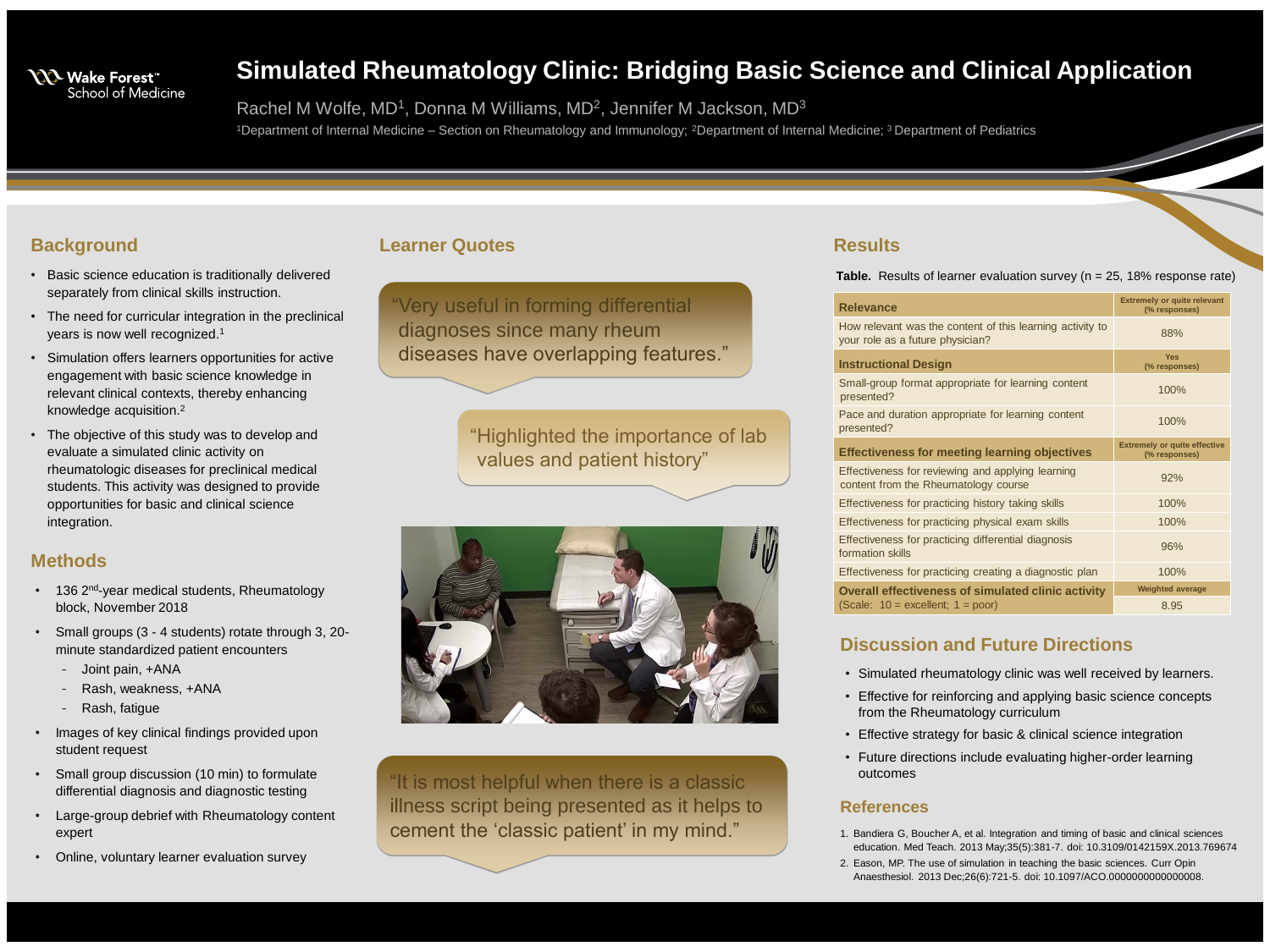*Rami Diab, MD<sup>1</sup> , Ali Malik, MD<sup>1</sup> , Mahmoud Al Rifai, MD<sup>2</sup> , Dennis Ang, MD, MS<sup>1</sup> <sup>1</sup>Section on Rheumatology and Immunology, Wake Forest School of Medicine, Winston-Salem, NC <sup>2</sup>Section of Cardiology, Baylor College of Medicine, Houston, TX*

#### **BACKGROUND**

# **Gender and Racial Disparities in Randomized Controlled Trials of Fibromyalgia: A Quantitative Analysis**

- Fibromyalgia is a chronic pain syndrome characterized by widespread musculoskeletal pain, mood disorders, fatigue, and cognitive and sleep disturbance.
- Mainstay treatments include tricyclic antidepressants, selective serotonin/serotonin norepinephrine reuptake inhibitors, and antiepileptic drugs.
- The purpose of this study was to examine whether or not gender and racial disparities exist in the context of research subjects recruited for clinical studies performed on the only three FDA approved medications for fibromyalgia.

## **METHODS**

- The PubMed database was searched for clinical trials studying duloxetine (DLX), milnacipran (MLN), or pregabalin (PRG) for the treatment of fibromyalgia.
- Studies with randomized, double blind, placebo controlled design involving any of the above medications as monotherapy and reporting on gender and ethnic demographic parameters published over the last 10 years were included.
- Ethnic backgrounds were grouped into Caucasian or White, African American, Hispanic, Asian, and Other.

#### **RESULTS**

- A total of 28 studies met inclusion criteria.
- Paired t-tests demonstrated a female gender preponderance of research participants for all of the DLX, MLN, and PRG treatment groups analyzed separately (p<0.05 each) and collectively (p<0.001). White or Caucasian was the predominant ethnic group across all treatment groups analyzed separately (86.4±6.1% DLX, 89.2±6.2% PRG, and 87.3±8.1%
- MLN) or collectively (87.6±6.7%).
- There were no statistically significant differences between group means across all treatment groups as determined by one-way ANOVA for White or Caucasian (F(2,25)=1.57, p=0.23), African American (F(2,25)=2.71, p=0.09), Asian (F(2,25)=0.64, p=0.54), or all ethnic groups combined  $(F(2,25)=1.6, p=0.22)$ ; as was the case for studies conducted within (F(2,22)=1.79,  $p=0.19$ ) or outside  $(F(1,3)=0.1, p=0.77)$  the USA. • Nonetheless, a statistically significant difference was observed by one-way ANOVA for the Hispanic ethnic
- group (F(2,25)=5.19, p<0.05).
- Paired t-tests revealed a statistically significant overrepresentation of Caucasian or White research subjects (489.25±432.70) in comparison to African American (17±23.39, t(27)=6.06, p<0.001), Hispanic (21.29±35.43, t(27)=5.78, p<0.001), Asian (2.93±10.51, t(27)=5.95, p<0.001), or all other ethnic groups examined collectively (67.32±60.03, t(27)=5.76, p<0.001).
- A similar pattern of Caucasian or White subject overrepresentation in comparison to all other ethnic groups was found on subgroup analysis for all of the DLX (mean(diff)=322.20±265.27, t(9)=3.83, p<0.005), PRG (mean(diff)=604.56±453.60, t(8)=3.40, p<0.005), and MLN (mean(diff)=350.11 $\pm$ 408.85, t(8)=2.57, p<0.05) treatment groups respectively.

#### **CONCLUSIONS**

• Evidence of widespread gender and racial disparities amongst subjects recruited for clinical trials of various pharmacologic

• Whereas female preponderance for fibromyalgia is believed to reflect a true gender predilection of this disorder more research is needed to determine whether or not racial disparities

- agents for fibromyalgia exist.
- observed indeed reflect on the nature of the disease.





**Figure 2:** Statistically significant overrepresentation of Caucasian or White research subjects in comparison to African American, Hispanic, Asian, and all other ethnic groups remaining as determined by paired t-tests (\* denotes p<0.001).



**Figure 1:** Statistically significant overrepresentation of Caucasian or White research subjects in comparison to all other ethnic groups as determined by paired t-tests (\* denotes p<0.005, † denotes p<0.05).

ethnic background (B); and classification of included studies by medication



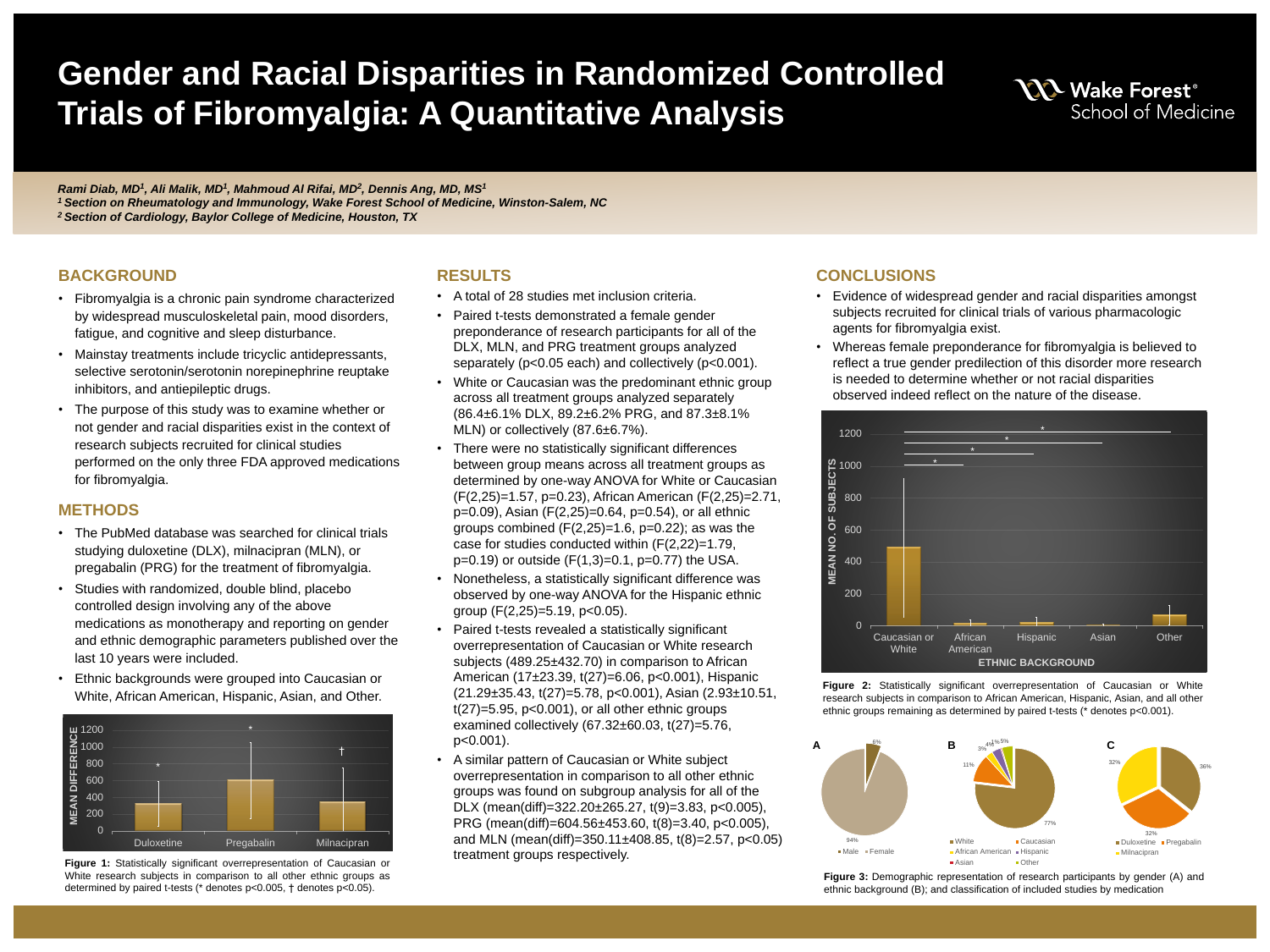*Authors: D. Benjamin Riffe, MD<sup>1</sup> , Yael Klionsky, MD<sup>2</sup> , Rachel M. Wolfe, MD<sup>2</sup> <sup>1</sup>Wake Forest Baptist Health Department of Internal Medicine, Winston-Salem, NC <sup>2</sup>Wake Forest Baptist Health Department of Internal Medicine, Section of Rheumatology and Immunology, Winston-Salem, NC*

- Idiopathic Inflammatory Myopathies (IIMs) include inclusion body myositis (IBM), dermatomyositis (DM), and polymyositis (PM).
- Incidence is 2-8 cases/million annually.<sup>1,2</sup>
- Subacute symptoms cause delay in diagnosis.
- Early recognition by Internists of IIMs, especially IBM, can expedite diagnosis leading to improved patient outcomes.<sup>3</sup>

# **Insidious Weakness and Mild Creatinine Kinase Elevations: Recognizing Inclusion Body Myositis for the Internist**

# **INTRODUCTION**

# **CASE REPORT**

• In IBM, muscle biopsies show red-rimmed vacuoles and inclusions<sup>2,5</sup> Biopsies early in IBM may have absent vacuoles, identical to PM.

- A 66-year-old female with hypertension, presumed NAFLD, follicular adenoma s/p hemithyroidectomy presented with a 2-year history of progressive weakne of her lower extremities and new difficultly ascending stairs.
- Initial labs revealed an elevated CK (1371) and mildly elevated transaminases.
- New medication Ezetimibe was discontinued due to myalgias.
- Given her worsening symptoms, she was referred to Rheumatology.
- She had proximal muscles myalgias, intermittent dysphagia after her thyroid surgery, intentional 30-po weight loss, and negative malignancy screen.
- On exam, she had asymmetric mild proximal and distaller weakness.
- Electromyogram (EMG) showed fibrillations and sharp waves consistent with a chronic myopathy involving proximal and distal muscle groups.
- Muscle biopsy revealed lymphocytic inflammatory infiltrate within the endomysium but no rimmed vacuoles.
- Further testing noted an elevated aldolase of 9.8 U/L and a positive anti-cN-1A antibody.
- Based on her clinical symptoms, EMG studies, and laboratory results, she was diagnosed with inclusion body myositis.

## **DISCUSSION**

• Progressive weakness and elevated CK should prompt the Internist to consider IIMs.

• EMGs in IBM show both myopathic and neuropathic

- 
- DM and PM have symmetric proximal muscle weakness and highly elevated CK levels.
- DM has classic rashes (table 1)<sup>2,4</sup>
- IBM has insidious onset, asymmetric pattern of weakness, and mild elevation of CKs. 2,5
- changes
- 
- IBM has unique auto-antibodies (Anti-cN-1A)
- Clinical history, EMG findings, and myositis autoantibody panels can distinguish IBM from PM when histopathological findings do not.
- IBM rarely has other organ involvement or malignancy associations. 2
- IBM does not respond to corticosteroids or immunosuppression. 2,5 Treatment focuses on optimizing strength and function. 2,3,5

## **REFERENCES**

1. Idiopathic inflammatory myopathy: MedlinePlus Genetics. MedlinePlus. https://medlineplus.gov/genetics/condition/idiopathic-inflammatory-myopathy/. Published August 18, 2020. Accessed March 9, 2021.

2. West S, Kolfenbach J. In: *Rheumatology Secrets*. 4th ed. Philadelphia, PA:

3. Chilingaryan A, Rison RA, Beydoun SR. Misdiagnosis of inclusion body myositis: two case reports and a retrospective chart review. *Journal of Medical Case Reports*. 2015;9(1). doi:10.1186/s13256-015-0647-z.

Elsevier; 2020:177-184. 30, 2020. Accessed March 9, 2021.

4. Miller ML, Vleugels RA, Amato AA. Clinical manifestations of dermatomyositis and polymyositis in adults. UpToDate. https://www.uptodate.com/contents/clinicalmanifestations-of-dermatomyositis-and-polymyositis-in-adults#! Published October

5. Miller ML, Lloyd TE. Clinical manifestations and diagnosis of inclusion body myositis. UpToDate. https://www.uptodate.com/contents/clinical-manifestations-anddiagnosis-of-inclusion-body-myositis#! Published March 13, 2020. Accessed March 9, 2021.

# **NO Wake Forest®** School of Medicine

| <b>Table 1: Comparative Features of Dermatomyositis,</b><br>Polymyositis, and Inclusion Body Myositis <sup>2,4,5</sup> |                                                                                                              |                                                                                             |                                                                                                              |
|------------------------------------------------------------------------------------------------------------------------|--------------------------------------------------------------------------------------------------------------|---------------------------------------------------------------------------------------------|--------------------------------------------------------------------------------------------------------------|
|                                                                                                                        | <b>DERMATOMYOSITIS</b>                                                                                       | <b>POLYMYOSITIS</b>                                                                         | <b>INCLUSION BODY</b><br><b>MYOSITIS</b>                                                                     |
| <b>DEMOGRAPHICS</b>                                                                                                    | Bimodal, age 5-15,<br>45-65, Female > Male $ $ male                                                          | $ Age 50-60, Female >$                                                                      | $ Age > 50$ , Male $>$<br>Female                                                                             |
| <b>ONSET</b>                                                                                                           | Subacute over 3-6<br>months                                                                                  | Subacute over 3-6<br>months                                                                 | Insidious, usually<br>$over > 6$ months                                                                      |
| <b>MUSCLE INVOLVEMENT</b> Proximal, symmetric                                                                          |                                                                                                              | Proximal, symmetric                                                                         | Proximal and distal,<br>asymmetric                                                                           |
| <b>SKIN MANIFESTATIONS</b>                                                                                             | Heliotrope rash,<br>Gottron's papules, V-<br>sign, Shawl sign,<br>Holster sign                               | <b>None</b>                                                                                 | None                                                                                                         |
| <b>OTHER ORGAN</b><br><b>INVOLVEMENT</b>                                                                               | $ ILD (>10\%),$<br>esophageal, cardiac<br>conduction<br>abnormalities,<br>malignancy $\sim$ 15%              | $ ILD (>10\%),$<br>esophageal, cardiac<br>conduction<br>abnormalities,<br>malignancy $~5\%$ | <b>None</b>                                                                                                  |
| <b>CK LEVEL</b>                                                                                                        | Variable, generally<br>$>10x$ ULN                                                                            | Variable, generally<br>$>10x$ ULN                                                           | Usually mild, $<$ 10x<br><b>ULN</b>                                                                          |
| <b>EMG</b>                                                                                                             | Myopathic                                                                                                    | Myopathic                                                                                   | Myopathic and<br>neuropathic                                                                                 |
| <b>HISTOPATHOLOGIC</b><br><b>FINDINGS ON MUSCLE</b><br><b>BIOPSY</b>                                                   | $CD4+T$ cell<br>perifascicular<br>inflammation and<br>atrophy, MHC class II expression<br>antigen expression | CD8+T cell<br>endomysial infiltrates,<br>MHC class I antigen                                | $ CD8+Tcell$<br>endomysial infiltrates,<br>MHC class I antigen<br>expression; Red-<br><b>rimmed vacuoles</b> |
| <b>AUTO-ANTIBODIES</b>                                                                                                 | Diverse - Myositis<br>antibody panel                                                                         | Diverse - Myositis<br>antibody panel                                                        | <b>Anti-cN-1A</b>                                                                                            |
| <b>TREATMENT</b>                                                                                                       | Corticosteroids,<br>Immunosuppressive<br>agents                                                              | Corticosteroids,<br>Immunosuppressive<br>agents                                             | Physical,<br><b>Occupational and</b><br><b>Speech Therapy</b>                                                |